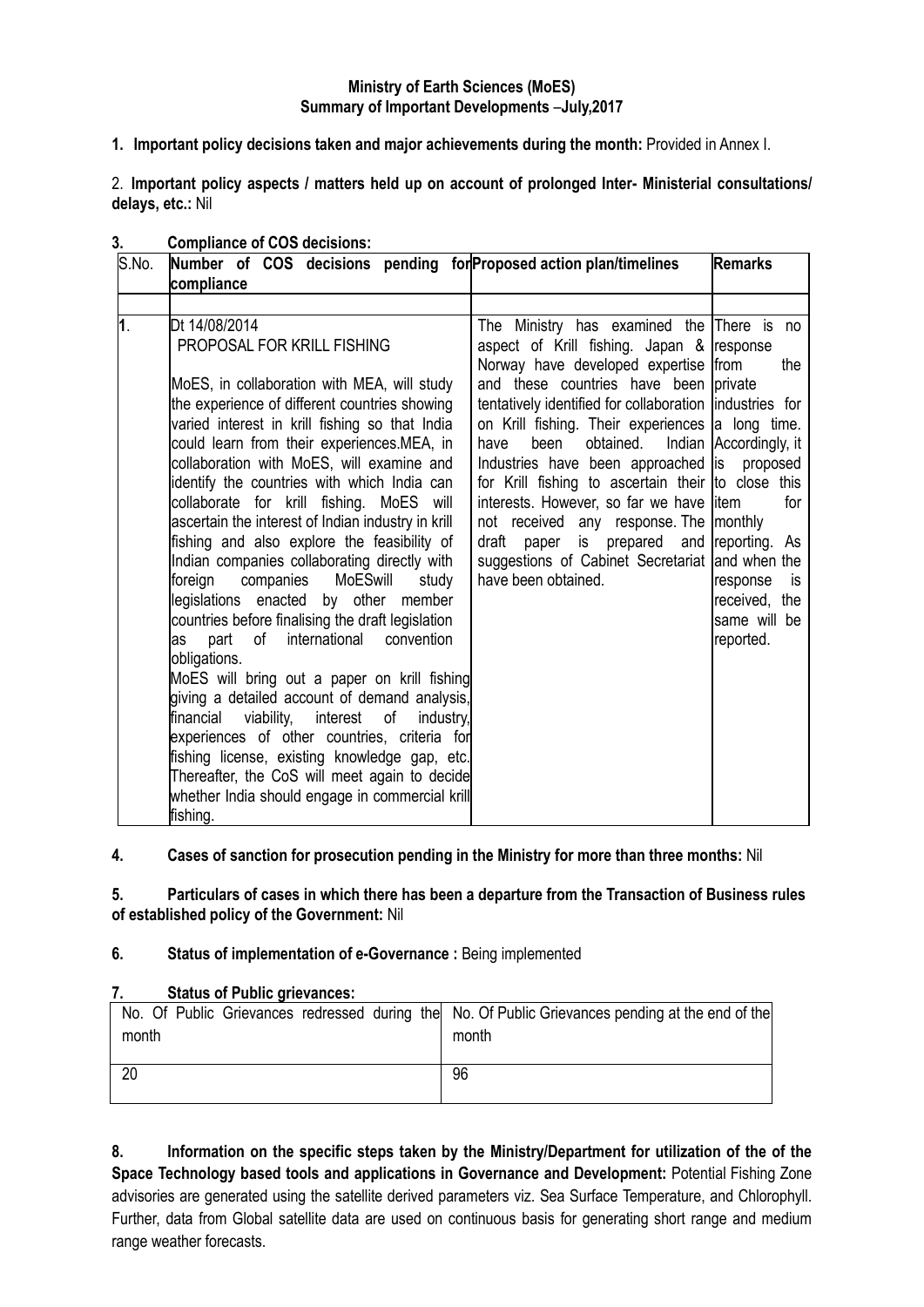9. (i)**Confirmation that the incumbency details of all posts in the Ministry/Department and its organizations falling under the purview of the ACC have been updated on AVMS**: It is confirmed that the incumbency details of all the posts in the Ministry/Department and its organizations falling under the purview of the ACC have been updated on AVMS and are placed at Annex-II.

(ii)**Status regarding compliance of the directions of ACC**: It is also confirmed that the directions of ACC are complied with.

(iii)**Status of cases where recommendations from PESB have been received but the proposals are yet to be submitted to the ACC Secretariat** : NIL

\*\*\*\*\*\*\*

#### **Annex-I**

#### **Important policy decision taken and major achievements:**

Ministry of Earth Sciences (MoES) Foundation Day was celebrated on 27<sup>th</sup> July 2017 at the Vigyan Bhavan, New Delhi. The Union Minister of Science & Technology and Earth Sciences, Dr. Harsha Vardhan and the Minister of State of Science & Technology and Earth Sciences, Shri Y. S. Chowdary were the Chief Guest and Guest of Honour respectively. The foundation day lecture was given by Dr. Michael McPhaden, an eminent scientist from USA on Ocean Sciences. The Life Time Excellence Award was awarded to Professor K. Gopalan for his significant contribution in the field of isotope geoscience. The National Awards for Ocean Science & Technology, Atmospheric Science & Technology and Geoscience & Technology were presented to Prof. P. N. Vinayachandran, Dr. K. Krishamoorthy and Professsor K. S. Krishna respectively with Young Researcher Awards to Dr. Dhanya C.T. and Dr. Vikram Vishal for their outstanding work in Earth Science & Technology. In addition, certificates of merit were also presented to the scientists from the Ministry. School Children from different age groups were awarded in drawing competition.

The Interim report prepared by Centre for Climate Change Research (IITM) was released on this occasion. The report presents the updated assessment of observed climate change and future climate projections over India.

India Quake" a Mobile App developed by the National Centre for Seismology for automatic dissemination of earthquake parameter after the occurrence of earthquakes was launched.

Another App "Sagar Vani" was also released that would provide fishermen communities ocean information services like alerts and advisories when such an adverse situation approaches. This app is expected to save many lives at sea.

The southwest monsoon further advanced and covered the whole country on 18<sup>th</sup> July 2017.

## **Minimum Government, Maximum Governance:**

Agromet Advisories are being communicated to 214 lakh farmers of the country through mobile SMS.

Adverse weather SMS warning are being sent through mobiles to State Govt. officials / Disaster related officials /Central Govt. Organization/Common men.

Daily forecast along with warning and city forecast for many cities are disseminated through email to all users including state authorities, electronic and print media.

| Observation Type           |         | Target | Commissioned up to July, 2017 | Data reporting |
|----------------------------|---------|--------|-------------------------------|----------------|
| Automatic<br>Station (AWS) | Weather | 675    | 682                           | 352            |
| Automatic<br>Gauge(ARG)    | Rain    | 1350   | 1350                          | 580            |
| <b>GPS Sonde</b>           |         | 10     | 43                            | 32             |
| Doppler<br>Radar(DWR)      | Weather | 23     | 22                            | 19             |

# *Atmospheric Observation Systems Network*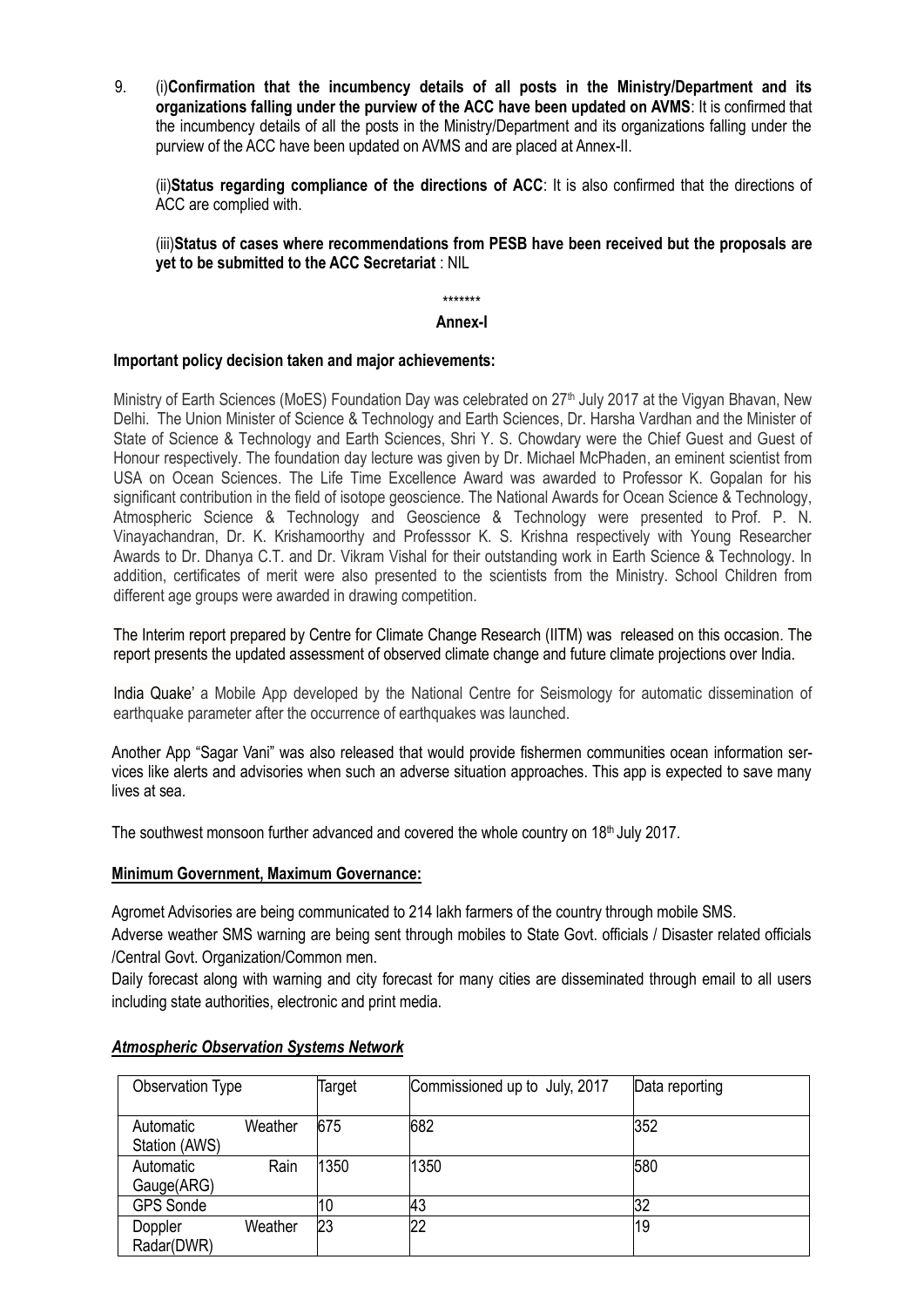| Ozone                   |    | 15 |      |
|-------------------------|----|----|------|
| Black Carbon Monitoring | 16 | 16 | 15   |
| Systems (Aethalometer)  |    |    |      |
| Other Rain Gauges       |    |    | 2368 |
| excluding ARG and AWS   |    |    |      |
| @                       |    |    |      |
| Nephelometer            |    | 12 | 12   |
| <b>Sky Radiometer</b>   |    | 12 |      |
| Aviation                | -- | 73 | 73   |

@ Data received from various agencies viz. Air Force, Railways, Central Water Commission, State Agriculture, State Irrigation and India Meteorological Department (IMD)

A Letter of Agreement (LoA) was signed on 24<sup>th</sup> July 2017 between IMD and Collector Diu Administration (CDA) for the provision of Meteorological Aviation Services at Diu Airport.

## **Atmospheric Processes, Modeling and Services Monthly Weather Summary (July, 2017)**

**Western Disturbance:** Eight (8) western disturbances passed across western Himalayan region and adjoining plains of northwest India during 2-3, 4-8, 9-11, 12-16, 16-19, 20-22, 23-27 and 28-31 July 2017. Interaction of these western disturbances with lower level monsoon easterlies caused scattered to widespread rainfall activity over western Himalayan region and adjoining plains of northwest India with isolated heavy to very heavy rainfall over the region on a few days during the month.

# **Low Pressure Systems:**

**Depression over the Bay of Bengal (18-19 July 2017):** In association with active monsoon conditions, a low pressure area formed over northwest Bay of Bengal (BoB) off north Odisha & Gangetic West Bengal coast on 15th morning. It concentrated into a depression over northwest & adjoining west central BoB and coastal areas of Odisha in the morning of 18<sup>th</sup>. It weakened into a well marked low pressure area in the morning of 19<sup>th</sup> over interior Odisha and neighbourhood and into a low pressure area over interior Odisha and adjoining Chhattisgarh in the evening of 19<sup>th</sup> July 2017. It lay over central part of north Madhya Pradesh on 20<sup>th</sup>, over northwest Madhya Pradesh on 21st, over southeast Rajasthan & neighbourhood on 22nd, over East Rajasthan & neighbourhood on 23<sup>rd</sup>, over south Rajasthan & neighbourhood on 24<sup>th</sup>, over central part of Rajasthan on 25<sup>th</sup> and became less marked on  $26<sup>th</sup>$  July. Under the influence of the Depression, rainfall at most places with heavy to very heavy rainfall at a few places and isolated extremely heavy rainfall occurred over Chattisgarh on 17th and over Vidarbha on 18th July. Rainfall at most places with heavy to very heavy rainfall at isolated places occurred over Odisha, Vidarbha, coastal Andhra Pradesh, Telengana on 17th, over Odisha, West Madhya Pradesh, Chhattisgarh and Coastal Andhta Pradesh on 18th, Vidarbha and Chhattisgarh on 19th and over Madhya Pradesh and Chhattisgarh on 20th & 21st July. Rainfall at most places with heavy to very heavy falls at a few places occurred over Rajasthan during 23rd – 26th, with isolated extremely heavy falls on 24th and 25th. Heavy to very heavy rainfall also occurred at a few places over Gujarat region during 21st – 25th with isolated extremely heavy falls during 23rd to 25th July.

**Land Depression over Jharkhand (26-27 July 2017):** In association with active monsoon conditions, an upper air cyclonic circulation developed over south Bangladesh and Gangetic West Bengal and adjoining north Bay of Bengal in the morning of 22nd July. It lay as a well marked low pressure area over Gangetic West Bengal and adjoining Jharkhand in the morning of 24th. It concentrated into a depression over northwest Jharkhand & neighbourhood in the morning of 26th. It moved northwestwards and maintained the intensity of depression till early morning of 27th It then weakened into a well marked low pressure area over northeast Madhya Pradesh and neighbourhood in the morning of 27th July. Under the influence of this depression, rainfall at most places with heavy to very heavy rainfall at a few places and isolated extremely heavy rainfall occurred over Jharkhand on 25th and over West Madhya Pradesh on 27th. Rainfall at most paces with isolated heavy to very heavy rainfall occurred over Chhattisgarh and east Uttar Pradesh on 25th; over Chhattisgarh, Uttar Pradesh, and Madhya Pradesh on 26th and over West Uttar Pradesh and Madhya Pradesh on 27th.

Low pressure Areas: A low pressure area formed over northeastern parts of Uttar Pradesh & neighbourhood on 7th. Under the influence of its remnant cyclonic circulation over western parts of Bihar & neighbourhood, it again lay as a low pressure area over East Uttar Pradesh & neighbourhood on 11th. It became a well marked low pressure area over southeast Uttar Pradesh & adjoining northeast Madhya Pradesh on 12th July 2017. It lay over northern parts of central Madhya Pradesh & adjoining East Uttar Pradesh on 13th; over West Madhya Pra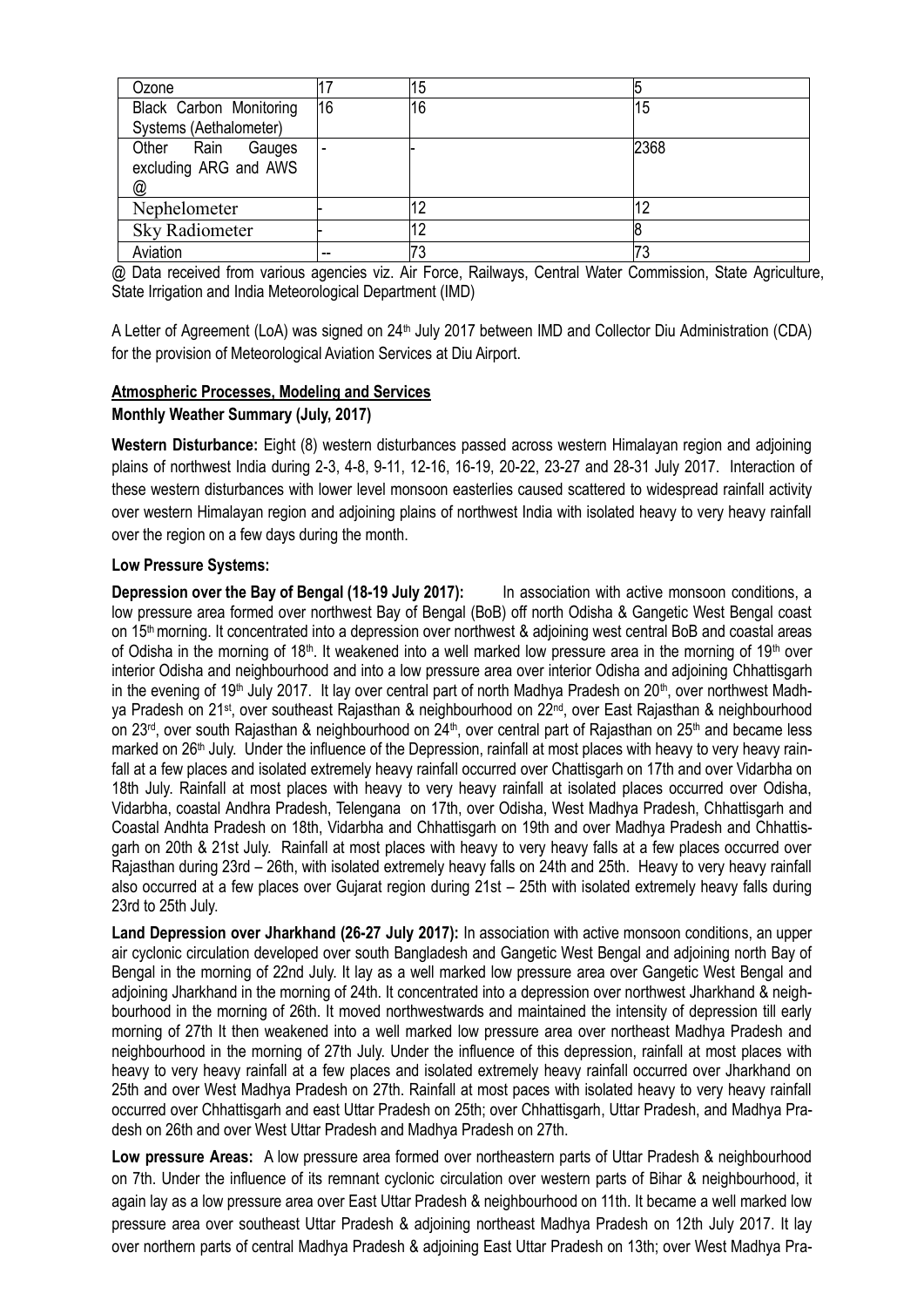desh & neighbourhood on 14th July. It lay as a low pressure area over West Madhya Pradesh & adjoining southeast Rajasthan on 15th; over south Pakistan & neighbourhood on 16th July and became unimportant in the morning of 17th July 2017. Very heavy rainfall (>11 cm) at isolated places observed over Bihar and Uttar Pradesh mainly from 9th to 12th, over Madhya Pradesh from 11th to 14th and over East Rajasthan from 14th to 16th with isolated extremely heavy falls (≥20 cm) on 14th. Heavy to very heavy rainfall with isolated extremely heavy falls was also observed over Gujarat region from 13th to 15th and over Saurashtra & Kutch on 15th & 16th July 2017.

IMD continuously monitored, predicted and issued early warning services to disaster managers at national, state & district levels with respect to genesis, intensity, movements of these low pressure systems and associated adverse weather including heavy rainfall warnings.

**Advance and set up of monsoon:** The southwest monsoon further advanced into remaining parts of Bihar, most parts of Madhya Pradesh & Uttar Pradesh and some more parts of Rajasthan; some parts of Uttarakhand , Himachal Pradesh and Jammu & Kashmir on 1st July; into some more parts of Rajasthan and Himachal Pradesh, remaining parts of Madhya Pradesh, Uttar Pradesh and Uttarakhand, entire National Capital region NCR of Delhi and some parts of Haryana on 2<sup>nd</sup> July; into some more parts of Himachal Pradesh and Jammu & Kashmir on 3<sup>rd</sup> July; into remaining parts of Himachal Pradesh and Jammu & Kashmir; some more parts of Rajasthan and Haryana on 12<sup>th</sup> July; and covered remaining parts of the country and hence whole country on 18<sup>th</sup> July 2017.

National Centre for Medium Range Weather Forecasting(NCMRWF) started providing real-time products on daily basis from NCMRWF global NEMO model based Ocean assimilation-Forecast data to Indian National Centre for Ocean Information Services(INCOIS) and National Centre for Antarctic and Ocean Research(NCAOR). The products are analysed and forecast are provided up to 10 days for standard ocean surface and sub-surface fields like, salinity, temperature, ocean currents and sea-ice parameters for north and south Polar Regions. INCOIS and NCAOR will verify and use these products for operational purpose. Similar products from NCMRWF coupled model system also being provided to INCOIS and NCAOR up to day-15 on daily basis.

## **Rainfall in July, 2017**

Rainfall during the month of July, 2017 was large excess in 3, excess in 4, normal in 14, deficient/ large deficient in 15 and no rain in 0 of 36 meteorological sub- divisions. The rainfall for the country as a whole for the month has been recorded as 294 mm (+2%) against the normal rainfall for the month as 289.2 mm.

**Heavy Rainfall Verification for the month:** Total No. of Heavy Rainfall events: 493(over northeastern states during  $11<sup>th</sup>$  to  $20<sup>th</sup>$  June  $2017$ )

| Lead time of forecast $\rightarrow$ | 24 hour | 48 hour | 72 hour |  |
|-------------------------------------|---------|---------|---------|--|
| Percentage correct                  | 68      | 70      | 68      |  |

Daily All India Weather Summary, Weekly Weather Reports and All India Special Daily Weather Report for southwest monsoon season are being brought out on routine basis.

Climate Diagnostics Bulletin of India for June 2017, Pre-monsoon Season (March-May 2017) and Annual Climate Summary 2016 were brought out.

ENSO bulletin and Seasonal Climate Outlook for South Asia for the month of June 2017 was issued.( Link : [www.imdpune.gov.in/Clim\\_Pred\\_LRF\\_New/Products.html\)](http://www.imdpune.gov.in/Clim_Pred_LRF_New/Products.html)

#### **Geoscience Research**

#### **Seismological Observational Network**

| Observation Type    | Target for XII Plan | Commissioned so far | Data reporting during the month |
|---------------------|---------------------|---------------------|---------------------------------|
| Seismic stations    | 130                 | 199                 | 159                             |
| <b>GPS</b> stations | 40                  | 28                  |                                 |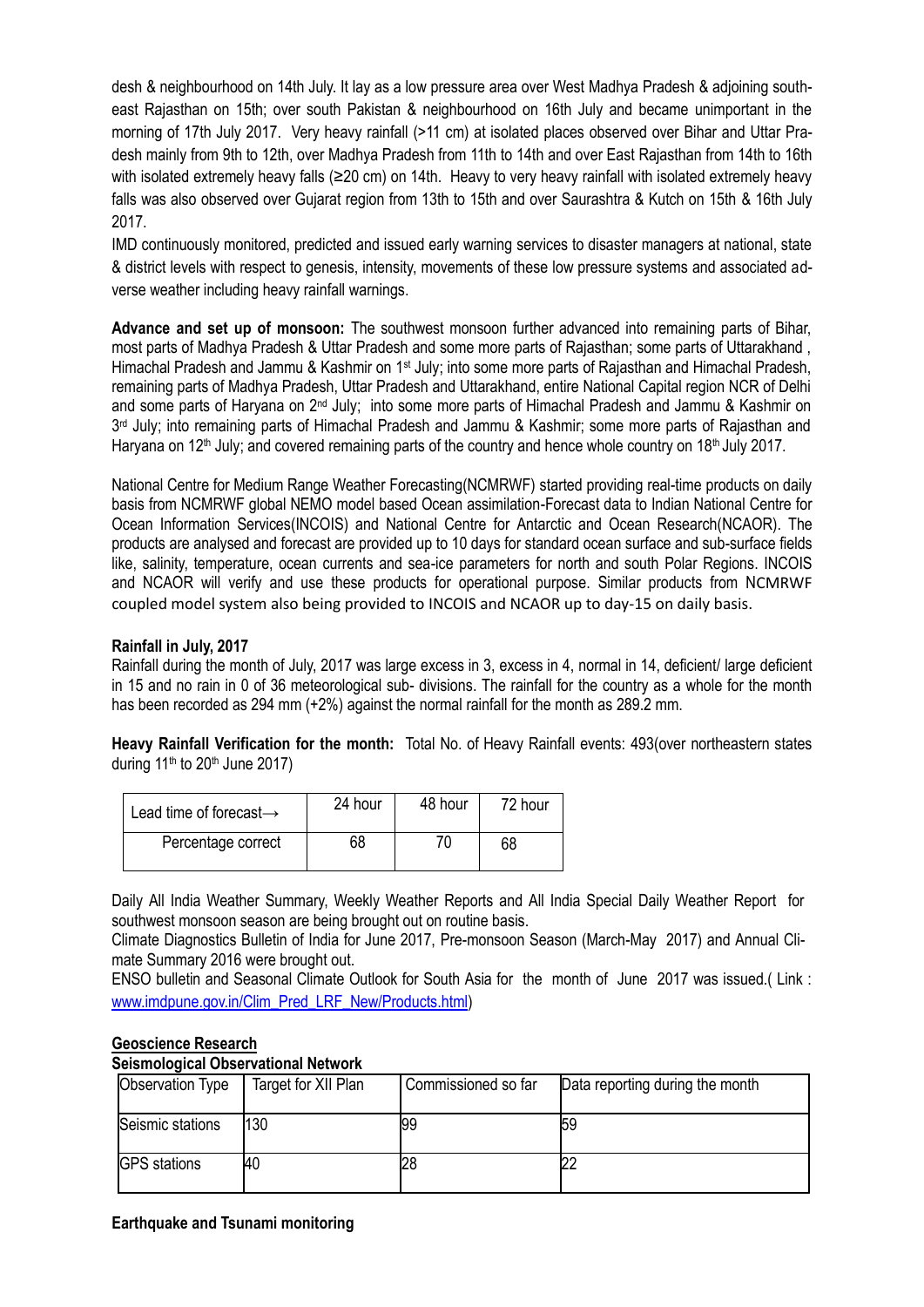Earthquake: 29 earthquakes were monitored in the Indian region out of which one event was greater than magnitude (M) of 5.0.

Tsunami**:** 5 major seabed earthquakes(M> 6) with a potential to generate tsunami were monitored. This information was provided within 12 minutes of occurrence in respect of 4 events and within 12- 15 minutes in respect of remaining event.

#### **Ocean Observation System**

| Type of Platform                               | Target          | Commissioned till | Data received during |
|------------------------------------------------|-----------------|-------------------|----------------------|
|                                                |                 | <b>July, 2017</b> | <b>July, 2017</b>    |
| Argo Floats <sup>^</sup>                       | 200             | 296               | 141                  |
| Drifters*                                      | 150             | 103               |                      |
| <b>Moored Buoys</b>                            | 16              | 19                |                      |
| <b>Tide Gauges</b>                             | 36              | 34                | 28                   |
| High Frequency(HF) Radars                      | 10              | 10                |                      |
| <b>Current Meter Array</b>                     | 10 <sup>°</sup> |                   |                      |
| <b>Acoustic Doppler Current Profiler(ADCP)</b> | 20              | 21                | 18                   |
| Tsunami Buoys                                  |                 | 9                 |                      |
| <b>Wave Rider Buoy</b>                         | 16              | 16                | 12                   |

\*The remaining floats/drifters have completed their life time and as such no data can be received from them.

## **Ocean Science Services**

| <b>No</b>    | Types of forecasts                                                                                       | No. of advisories issued<br>during the month |
|--------------|----------------------------------------------------------------------------------------------------------|----------------------------------------------|
|              | Integrated Potential Fishing Zone (PFZ) advisories (Sea<br>Surface Temperature(SST), Chlorophyll., wind) |                                              |
|              | Tuna Fishing Advisories                                                                                  |                                              |
| $\mathsf{2}$ | Ocean State Forecast(OSF)-Wave, Wind, Currents, SST,<br>MLD and D20 forecasts                            | 31                                           |
| 3.           | Near Real time global ocean analysis (5-day averaged)                                                    |                                              |
| 4.           | Real time global ocean analysis (daily)                                                                  | 31                                           |
| 5.           | Coral Bleaching Alert System                                                                             | 10                                           |

# **Himalayan Cryosphere Studies**:

A team of researchers are presently undertaking glaciological studies at Chandra basin, Himachal which includes monitoring of installed stakes over Sutri Dhaka, Batal, Samudra Tapu, Gepang Gath, Kunjam and Bara Shigri glacier, data collection and maintenance of Automatic Weather Station, collection of water level data from four locations, DGPS survey, Ground Penetrating Radar (GPR) survey, bathymetry survey of Gepang Gath lake and installation of two Autonomous Weather System(AWS) etc.

#### **Topographic surveys of Exclusive Economic Zone:**

Area covered during the month: 30,800 sq. km(approx.)

#### **Capacity Building and Outreach:**

One day training course was conducted at NCAOR, Goa for the thirteen participants (Nine international officers and four Indian officers) from the National Institute of Hydrography, Naval Area, Goa and educated them about the NCAOR research activities in the Polar Regions viz. Arctic, Antarctic, Southern Ocean and Himalya focusing the global climate and ecosystem studies.

National Centre for Medium Range Weather Forecasting(NCMRWF) organised the "UM partners LFRic Workshop" during 4-6 July, 2017 at Prithvi Bhavan, MoES, New Delhi. Subsequently a preliminary version of LFRic dynamical core was implemented and tested on Bhaskara High Performance Computer to run the core on single or multi processors.

Indian Institute of Tropical Meteorology(IITM) conducted a workshop on "A Short Course on Dynamic Data Assimilation: Theory and Applications" during 26 June - 7 July 2017 with Prof. S. Lakshmivarahan, University of Oklahoma, Norman, Oklahoma, USA as the chief Resource person for the workshop. This course provided a classification of forecast errors and develop methods for correcting forecast errors using Dynamic Data Assimilation - which is a process for systematic fusion/merging of data into the models. The aim of this course is to provide a broad background on the basic principles and mathematical tools needed to assimilate data into models of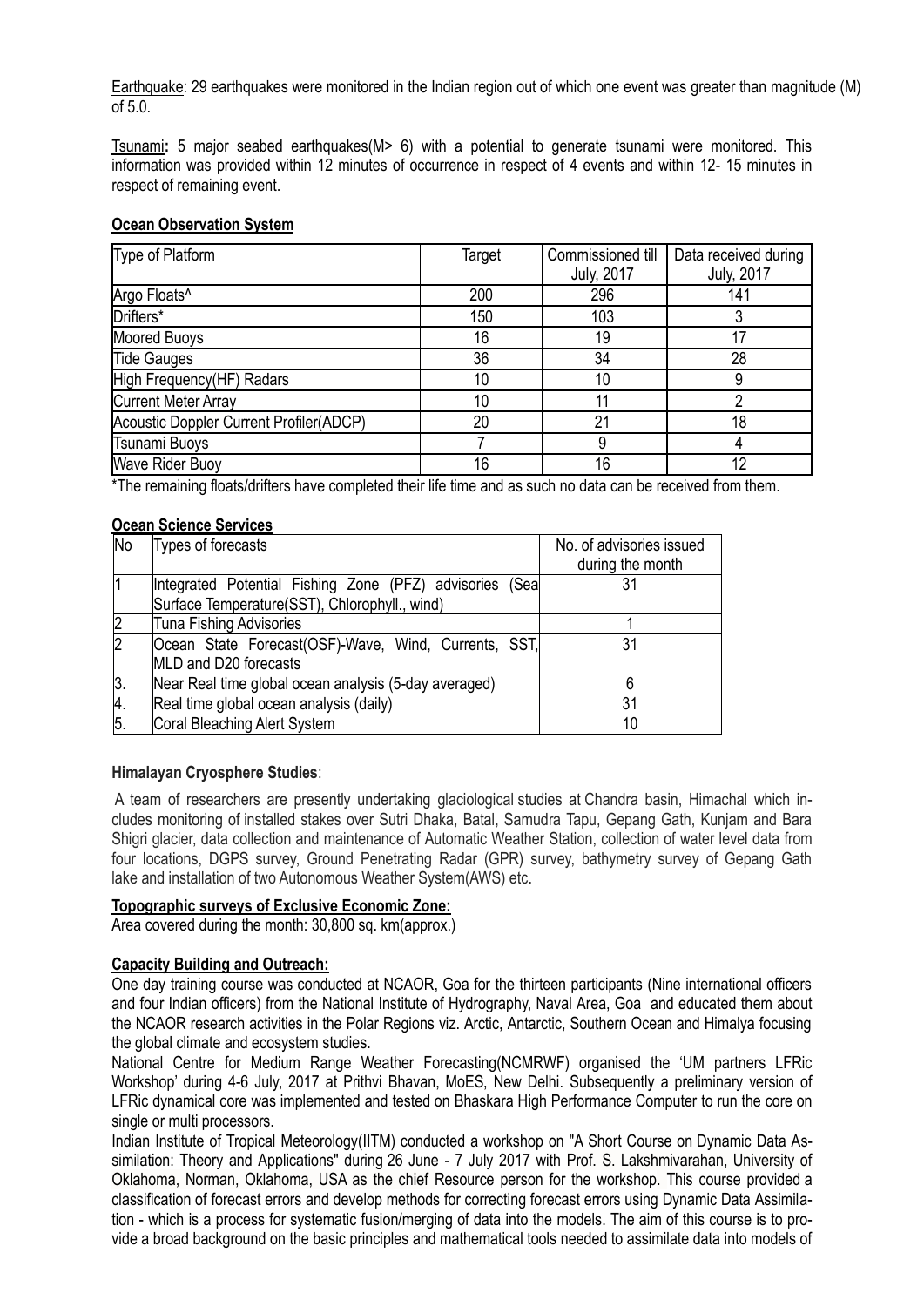various kinds and analyze the forecast generated from the assimilated models. Forty (40) participants including 2 international participants from South Korea attended the workshop.

A 5-day National training workshop on Greenhouse gas measurements, interpretation and inverse modeling was organized at IITM, Pune during 10-14 July 2017. Experts from Japan Agency for Marine Science and Technology (JAMSTEC), Indian Space Research Organisation(ISRO), Space Physics Laboratory(SPL), CSIR *Fourth Paradigm* Institute Bangalore, Indian Institute of Science, Education and Research (IISER), Kolkata, IISER Pune, Indian Institute of Science(IISc) and IITM. Scientists and scholars from various research institutes and academic institutions across the country participated in the workshop.

One day Hindi Workshop was organized by the Official Language Implementation Committee at IITM on 27<sup>th</sup> June 2017. Various scientific and administrative talks were delivered by IITM scientist and staff

A training course on "Seaglider Fundamentals and Data Analysis" under Ocean Mixing and Monsoon (OMM) programme was held during July 18-21, 2017. Eleven (11) participants from 4 Indian institutes attended the course. Prof. Craig Lee and Dr. James Bennet from Applied Physics Laboratory (APL), University of Washington, USA delivered lectures and conducted hands on exercises involving various data sets.

| Days at Sea /<br>Vessel<br>Utilization |    | Maintenance/ Inspection /Scientific<br>Logistics / Cruise Preparation | No. of<br>Cruise | No. of Port Calls /<br>Port Stay/ Statutory<br>survey |
|----------------------------------------|----|-----------------------------------------------------------------------|------------------|-------------------------------------------------------|
| Sagar Nidhi                            | 23 |                                                                       |                  |                                                       |
| Sagar Manjusha                         | 15 |                                                                       |                  |                                                       |
| Sagar Purvi                            |    |                                                                       |                  |                                                       |
| Sagar Kanya                            |    | 30(Dry Dock)                                                          |                  |                                                       |
| Sagar Sampada                          | 29 |                                                                       |                  |                                                       |

# **Utilization of Ocean Research Vessels during the month**

## **Publications in Science Citation Index(SCI) journals and PhDs awarded**

| Subject               | Publications               |    |       | Ph.Ds         |                   |       |
|-----------------------|----------------------------|----|-------|---------------|-------------------|-------|
|                       | April – June,   July, 2017 |    | Total | April – June, | <b>July, 2017</b> | Total |
|                       | 2017                       |    |       | 2017          |                   |       |
| Atmospheric Sciences  | 34                         | 13 | 47    |               |                   |       |
| Ocean Science and     | 15                         | 5  | 20    |               |                   |       |
| Technology            |                            |    |       |               |                   |       |
| <b>Polar Sciences</b> |                            | ი  |       |               |                   |       |
| Geosciences and       | 10                         |    | 10    |               |                   |       |
| resources             |                            |    |       |               |                   |       |
| Total                 | 62                         | 20 | 82    |               |                   |       |